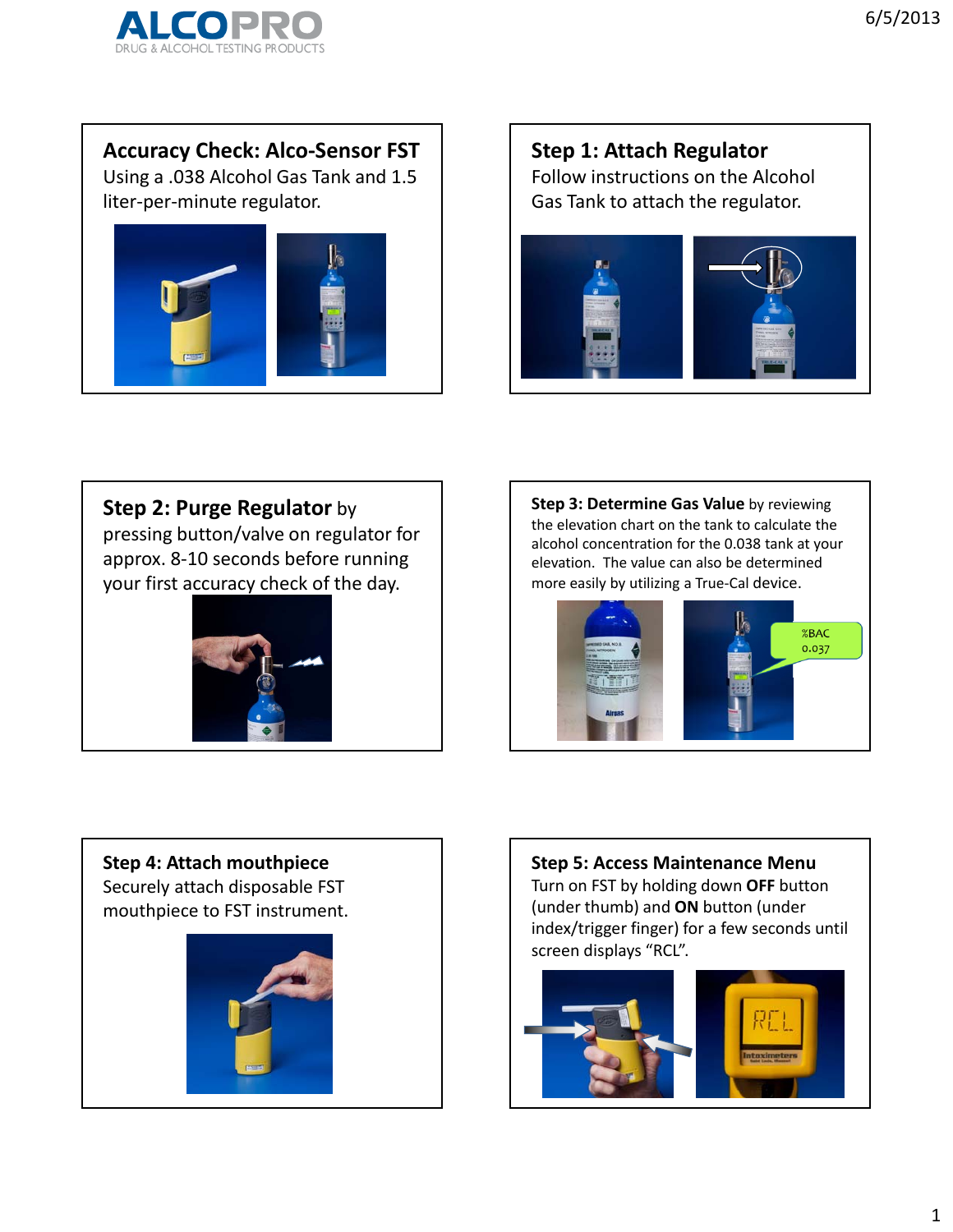

**Step 6: Put FST in Accuracy Check**

**mode** by pressing the **ON** button (trigger finger) repeatedly until "ACC" is displayed on the screen. Press the **OFF** button (thumb) once to select this mode.





**Step 8: Attach FST to regulator** by attaching the FST mouthpiece to the tube on the tank regulator.



**Step 9: Perform Accuracy Check** Press the regulator button for 7 seconds. During the 5<sup>th</sup> second, press & release the FST's **ON** button (trigger finger) to take the gas sample.





### **Step 9 cont'd: Additional Notes on Gas Flow**

**NOTE 1:** Gas must be flowing through the mouthpiece during the entire 7‐second process, therefore, continue pressing the tank regulator button for another 2 seconds AFTER you press & release the **ON** button during the 5th second.

**NOTE 2:** If using a 6 liter‐per minute regulator, the gas flow will be strong enough to trigger the FST's automatic sampling mechanism, thereby eliminating the need for the Operator to press & release the ON button during the 5<sup>th</sup> second.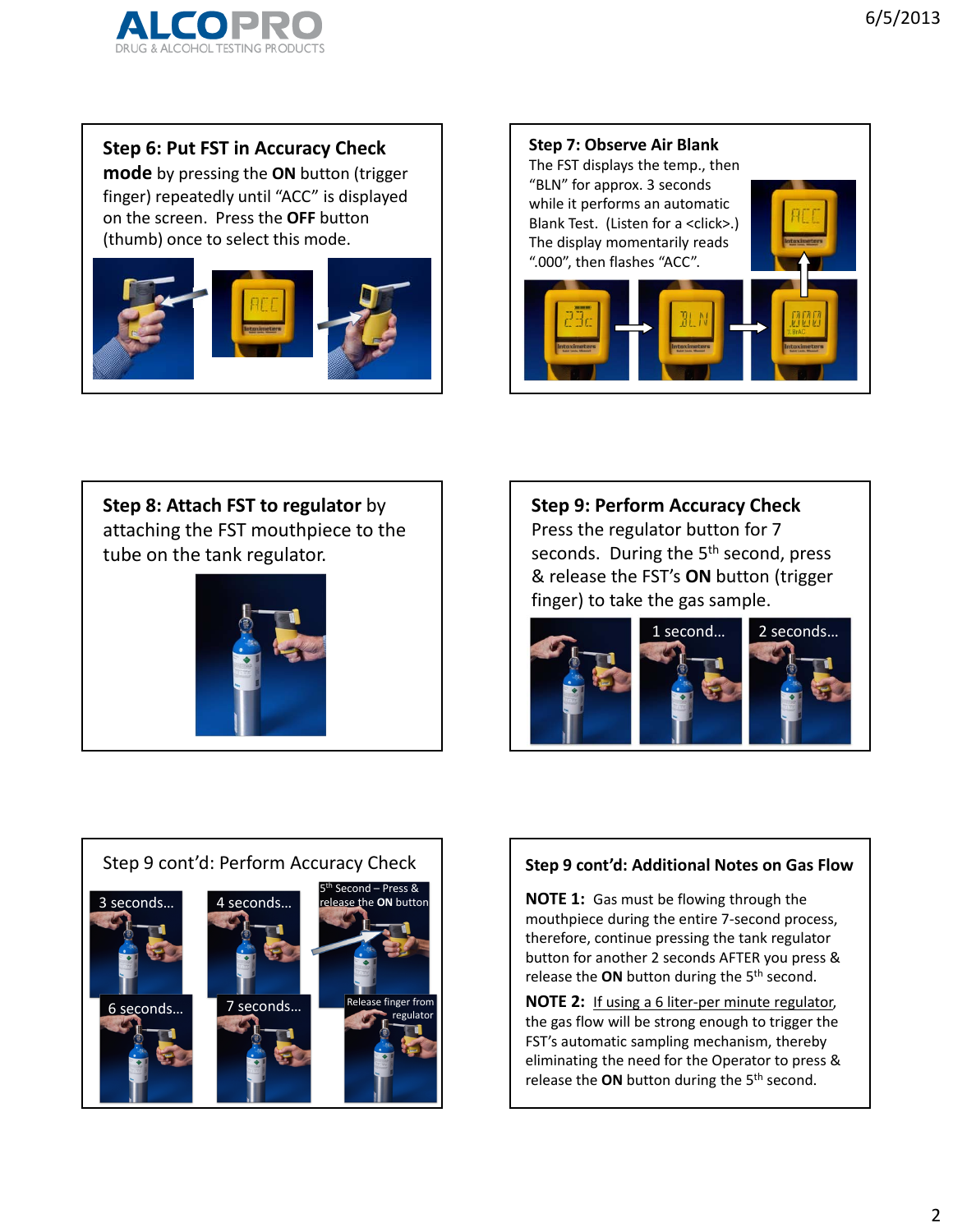

## **Step 10: Observe Reading and Interpret Results**

Results within +/‐ .005 of the elevation‐ adjusted value of the Alcohol Gas Tank are acceptable. The FST is reading accurately.

(see next 3 slides for acceptable readings)







# **Step 10 cont'd: Observe Reading and Interpret Results**

Results that are **NOT** within +/‐ .005 of the elevation‐adjusted value are out of acceptable tolerance and the Operator must perform a Calibration Adjustment.

(see next 2 slides for unacceptable readings)